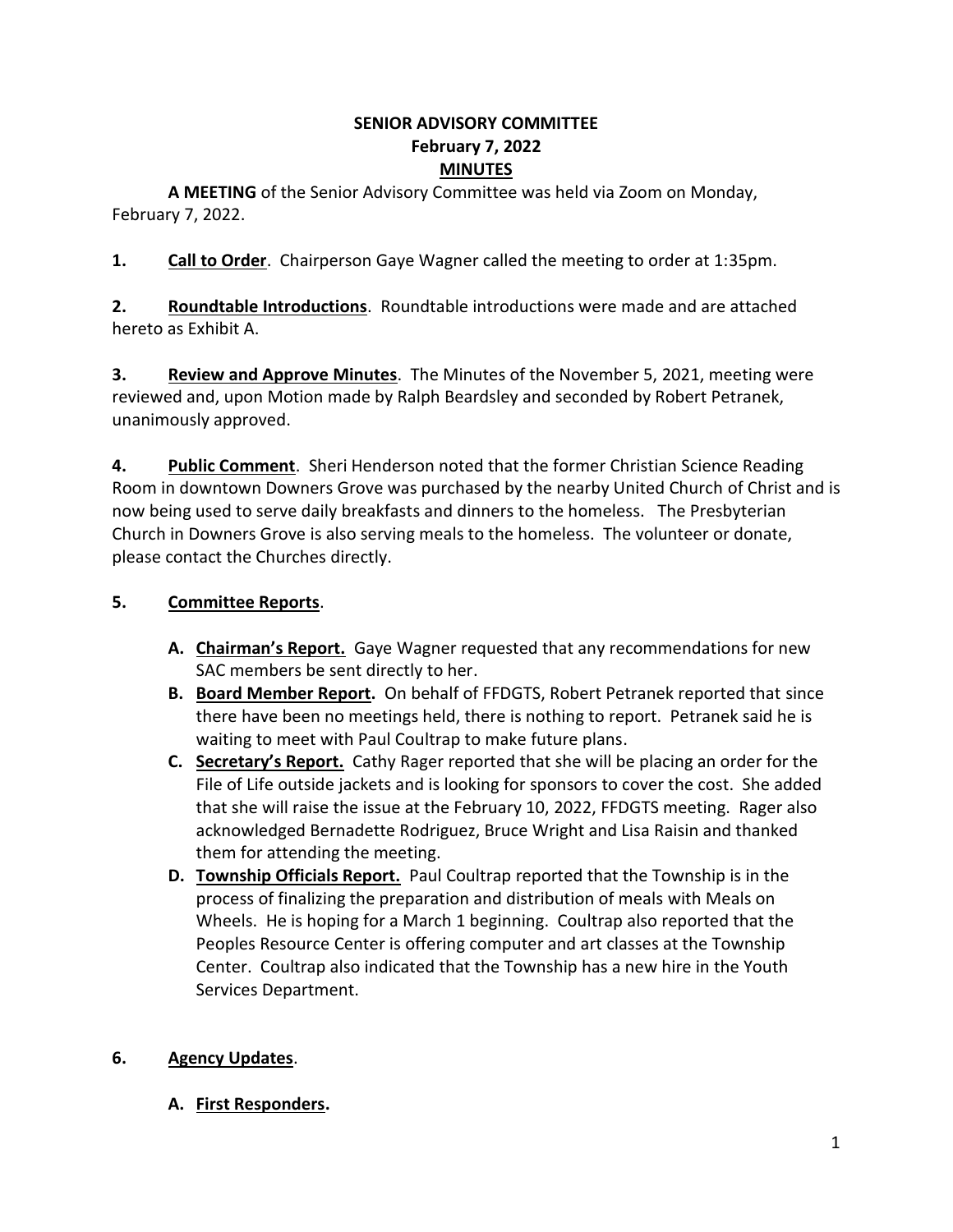- (i) Troy Agema from DuPage County Sheriff's Department had nothing to report.
- (ii) Lynne Dralle from Westmont Fire Department was absent.
- **B. DuPage County Senior Services.** Julie Larson reported that there will be a Zoom presentation on February 16 dealing with adult protective services. Also, Larson reported that a new program, Low Income Water Assistance Program ("LIWAP") began on February 1 and will be in effect until September 2023. Applicants must have a disconnect notice. Maximum payment is \$1500 per household.

## **C. Park Districts.**

(i) Alice Krampits from Westmont Park District reported low attendance at their recent events. Westmont Park District has two trips planned, as well as a Lifeline screening to be held on May 13, 2022.

(ii) Sheri Henderson from Burr Ridge Park District reported that Clarendon Hills Park District is hosting a "Bingo & Pies" event on March 14. She went on to say that all Burr Ridge Park District senior activities are moving to Willowbrook, where there is a building that will be devoted solely to seniors

(iii) There was no Hinsdale Community House report.

# **D. AARP.**

George Goodwin reported that the CDC map must be in yellow or blue for AARP to begin planning activities. He added that AARP has online courses available, but he is not sure if they would honor online certifications.

## **7. Community Partner & Guest Updates.**

**A. Community Adult Day Care.** Susan Sinderson reported that CADC is still at one-half capacity, and there are more men (Vietnam veterans) than women now. She also reported that CADC received some much-needed financial support from their recent fundraiser, as well as some financial gifts from local churches. Sinderson also noted that CADA has purchased a "magic table" for technology play designed for dementia patients.

**B. Interfaith Community Partners.** Janet Garreau reported that ICP is increasing their presence in DuPage County, and they have just trained someone from Downers Grove.

**C. Aspired Living.** Terri Geppner reported that visitors can visit only in residents' apartments and not in common areas.

**D. Senior Living Experts.** Kerry Quirin reported that requests for senior living referrals are on the rise. She went on to say that December 2021 was a very busy month.

**8. Adjournment**. Upon a Motion made by Ralph Beardsley and seconded by Pat Klebenow, the meeting was adjourned at 2:30pm.

Respectfully Submitted,

\_\_\_\_\_\_\_\_\_\_\_\_\_\_\_\_\_\_\_\_\_\_\_\_\_\_\_\_\_\_\_\_\_\_\_\_\_\_\_\_\_\_\_\_\_